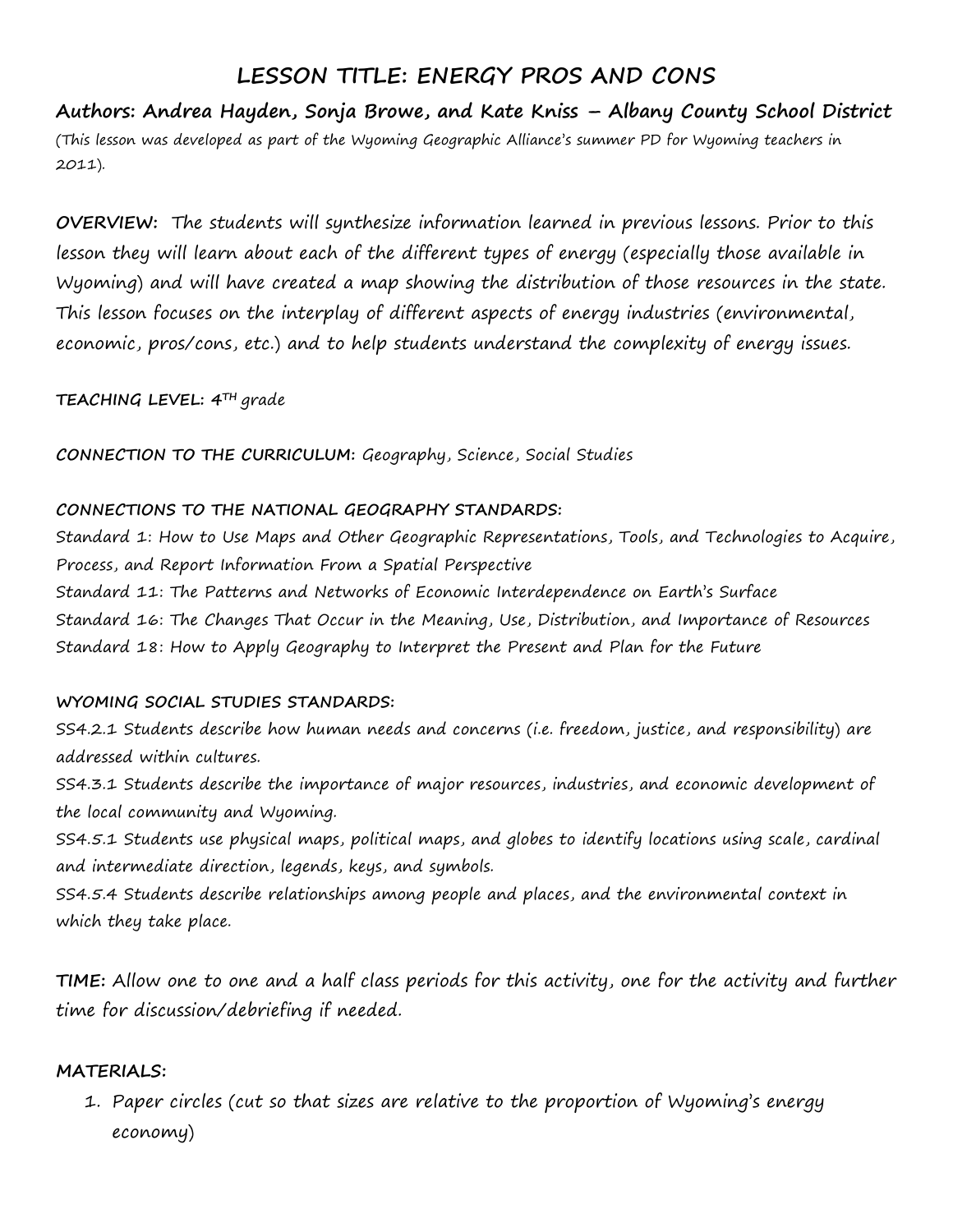Coal – 31.37% Natural Gas – 47.95% Oil – 19.96% Wind - 0.53%

Uranium - 0.19% Solar –  $O\%$ 

- 2. Three colors of dot stickers (red, yellow, and green)
- 3. Graphic organizer with columns for pros, cons, and other considerations
- 4. Completed resource distribution map (created in earlier lesson)
- 5. Information about different energy resources, to be used as a reminder/reference

### **OBJECTIVES:** Students will:

- 1. Analyze the pros and cons of multiple energy sources in Wyoming
- 2. Analyze the portion of Wyoming's energy economy represented by each source of energy
- 3. Compare the geographic size of each industry, the economic size of each industry, and how the pros and cons of different industries compare.
- 4. Develop an understanding of the complexity of energy issues and the many factors that are at play.

## **GEOGRAPHIC SKILLS:**

- Asking Geographic Questions
- Acquiring Geographic Information
- Organizing Geographic Information

# **SUGGESTED PROCEDURE:**

# **Opening:**

Review with students the map created in the previous lesson: Introduction to Wyoming Energy Resources. (Giant Wyoming floor map with symbols added to represent the location of different energy resources in the state.) The students will be synthesizing information about the pros/cons of each industry, so it may be beneficial to review some of the information learned about each of the energy industries prior to the lesson (or have written materials on-hand for students to refer back to). Tell students that today they will be working at synthesizing information about Wyoming's energy resources in order to better understand the many different factors that contribute to the complexity of energy issues.

### **DEVELOPMENT:**

1. Give each student group a circle for the energy source assigned to the group. The size of the circle is representative of the percentage of Wyoming's energy economy made up of that resource.

- Analyzing Geographic Information
- Answering Geographic Questions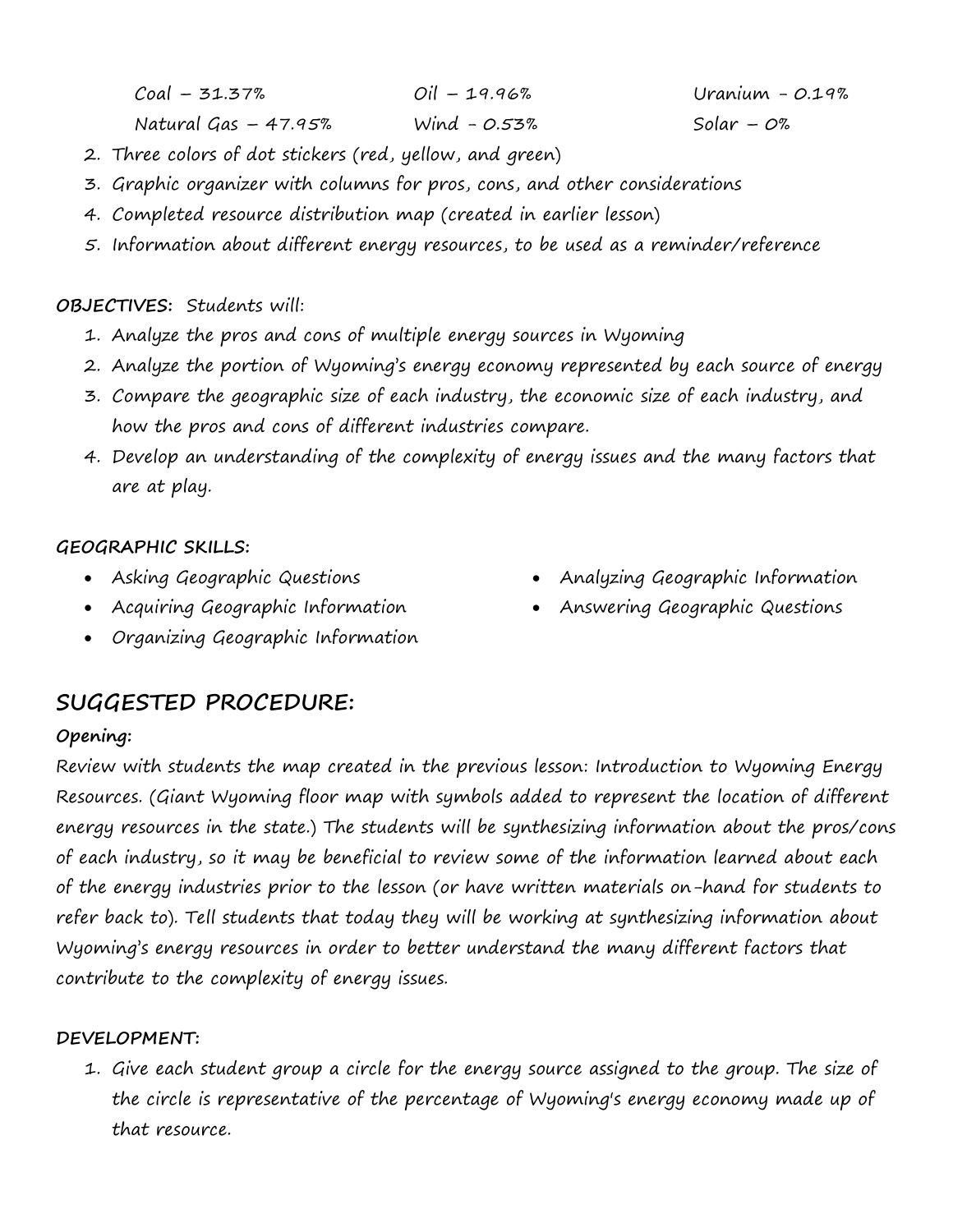- 2. Using the graphic organizer, have groups generate a list of the pros and cons associated with their assigned energy source. They can also list other considerations.
- 3. Once they have the main ideas listed on their graphic organizers, have them place dots on their circles - one green dot for each pro they listed, one red dot for each con, and one yellow for other considerations.
- 4. Distribute to each group the Discussion Questions and have students discuss the questions in small groups first, and then continue the discussion as a whole group.
- 5. Have each group share their list of pros and cons with the rest of the class.
- 6. Using the information shared and represented on the map and the circles, discuss the results using the Discussion Questions provided to the small groups.

### **CLOSING:**

The following suggested questions are to assist the students in completing the objectives. Additional questions might be added as students discuss energy issues in the large group.

### **Discussion Questions:**

- What do you notice about the sizes of the different circles?
- Does this relate to the representation of that resource on the map? If so, how?
- Why do you think some forms of energy are so much larger than others? Why are some smaller?
- Which energy sources have the most pros? Which have the most cons?
- Is it a fair system to have all pros and cons worth the same amount (each is one sticker)? How might we show that some aspects are a "bigger deal" than others?
- What is the significance of the fact that all energy resources have both pros and cons?
- Choose a county; In terms of energy and economic development, what do you think this county might look like in 5 years? 10 years? 30 years?

ASSESSMENT: As a form of assessment, students might be asked to write their responses to several of the questions, or complete an "exit card" listing 3 reasons why energy issues are complex.

### **IDEAS FOR EXTENDING THE LESSON:**

- Students can have a panel discussion "debating" the merits of each type of energy source.
- Explore the feasibility of alternative energies, or barriers in the way of more efficient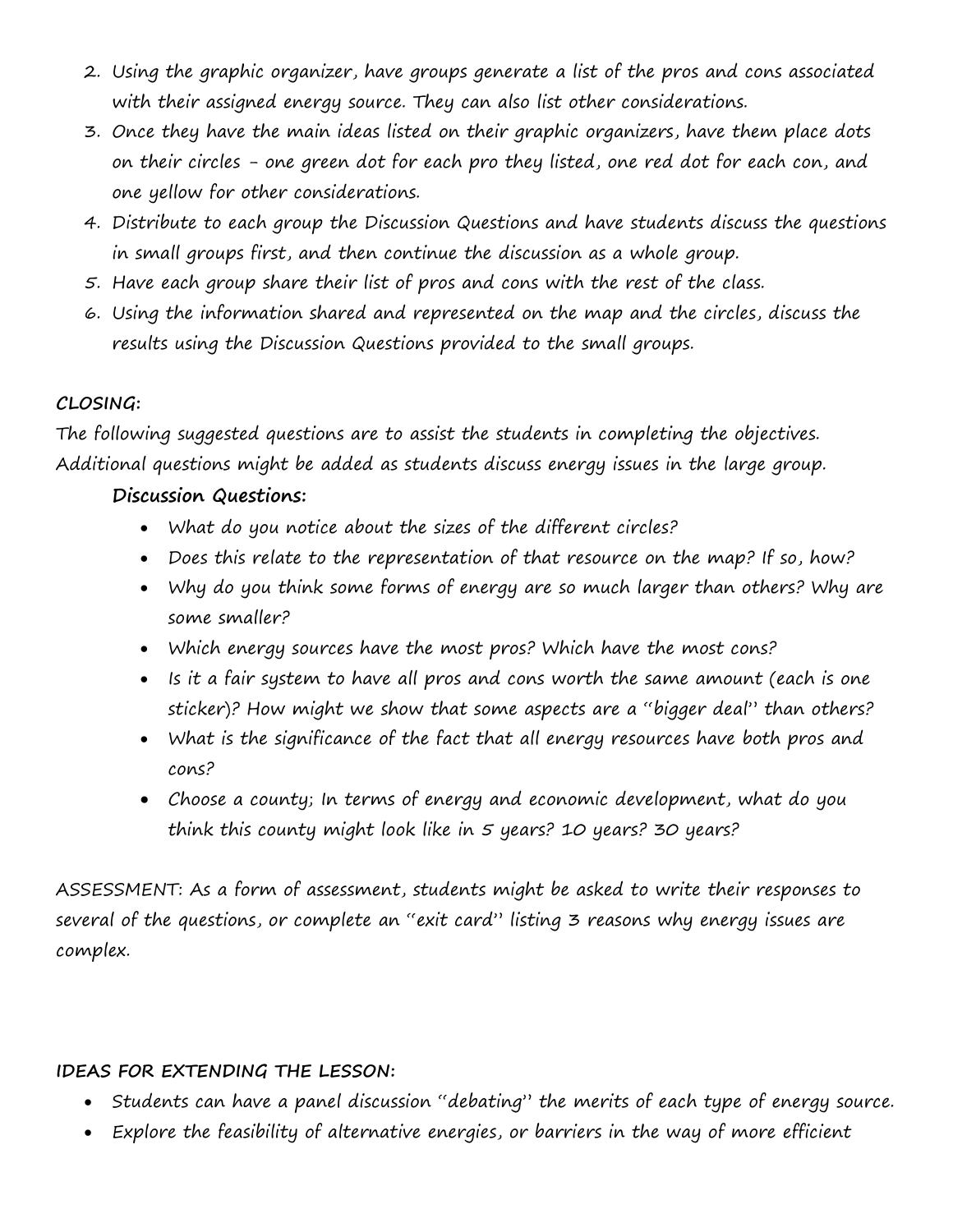energy development.

• Brainstorm ways to "tip the scales" in favor of alternative energy sources.

## **RESOURCES:**

<http://revenue.state.wy.us/portalvbvs/uploads/2010%20DOR%20Annual%20Report.pdf> (page 53 of this document was used to find the valuation of mineral industries in WY and p89 was used to look at other energy industry valuations)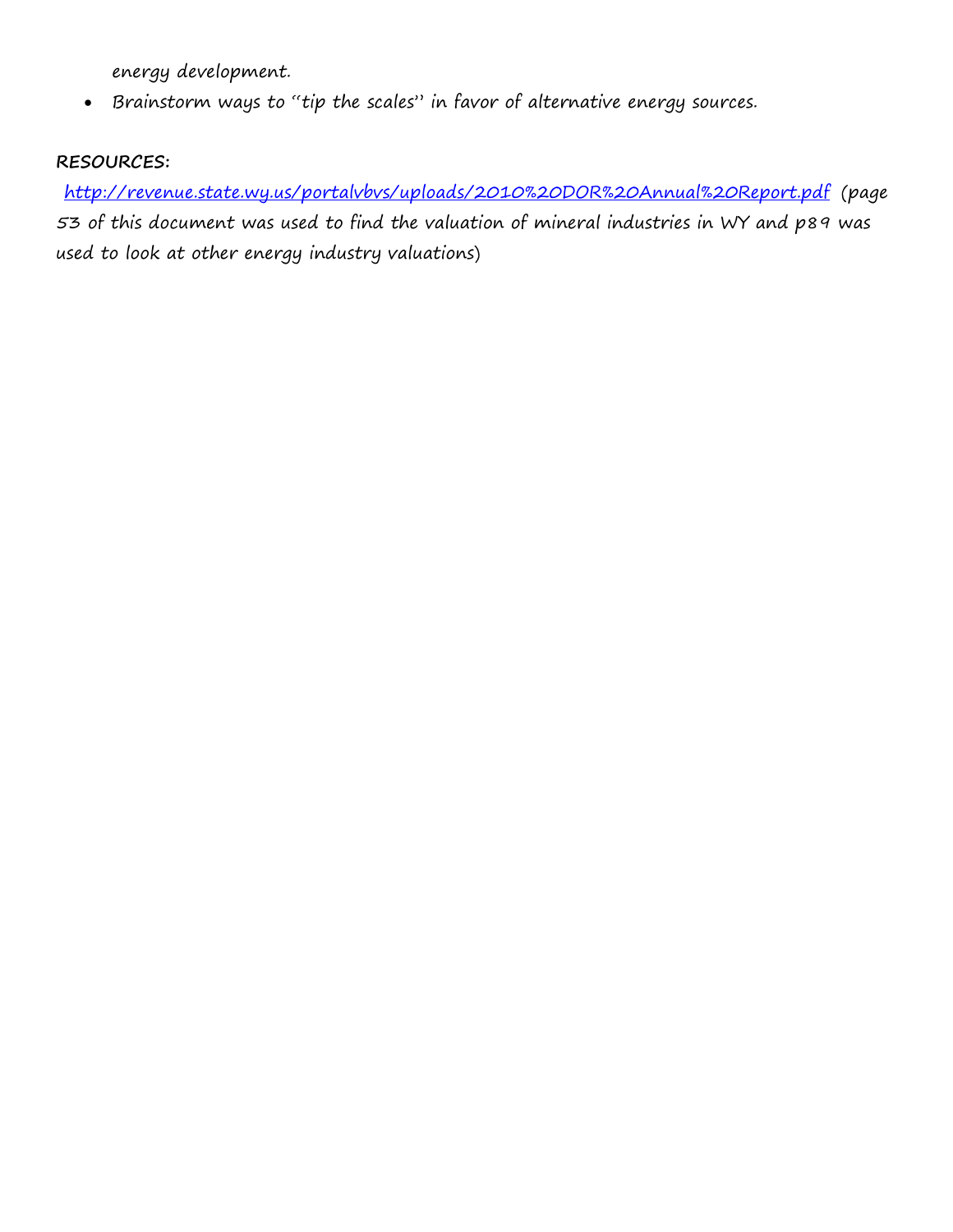|  | Name: |  |
|--|-------|--|

| Your Industry _ |      |                         |  |  |  |
|-----------------|------|-------------------------|--|--|--|
| Pros            | Cons | Other<br>Considerations |  |  |  |
|                 |      |                         |  |  |  |
|                 |      |                         |  |  |  |
|                 |      |                         |  |  |  |
|                 |      |                         |  |  |  |
|                 |      |                         |  |  |  |
|                 |      |                         |  |  |  |
|                 |      |                         |  |  |  |
|                 |      |                         |  |  |  |
|                 |      |                         |  |  |  |